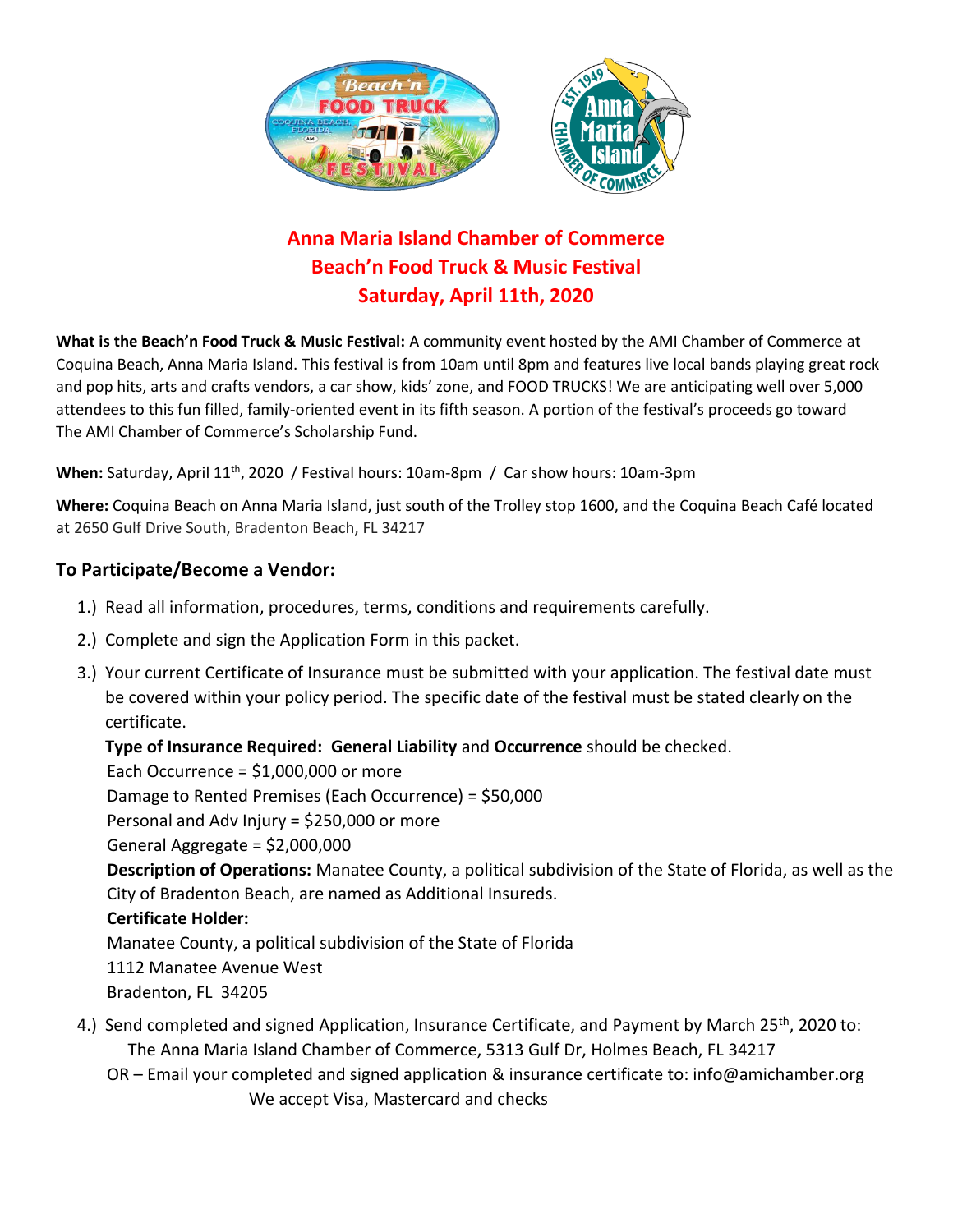#### **FOOD TRUCK / FOOD TRAILER VENDOR INFORMATION, PROCEDURES, TERMS, CONDITIONS AND REQUIREMENTS**

- 1) **ALL VENDORS will keep 100% of their proceeds. The AMI Chamber will only charge vendors for their booth/truck spaces. See application for pricing.**
- 2) Only licensed, insured and 100% self-contained FOOD TRUCK or FOOD TRAILER vendors will be considered for participation.
- 3) **Applications will be reviewed to ensure we have a variety of menu items among Food Truck/Trailer vendors in an effort to maximize individual vendor sales.** Acceptance and placement of vendors is determined solely by the Festival Committee. Vendor applications will be reviewed for acceptance on a first come/first served basis due to limited space.
- 4) Each FOOD TRUCK/FOOD TRAILER Vendor may ONLY SELL Chamber approved food items. Please be specific and avoid generic "carnival/festival" food as a description. Unapproved menu offerings will result in the vendor being asked to remove the item from their menu. Failure to comply will result in the removal of the vendor from the event and forfeiture of fees.
- 5) **The sale of beverages is reserved exclusively for The Anna Maria Island Chamber of Commerce, including but not limited to all water and soda at the festival. The sale of any and all alcoholic and non-alcoholic beverages is strictly prohibited for food truck/food trailer vendors. Any vendor seen selling unauthorized beverages will be told to immediately stop selling them, must remove them from their menu, and may not be considered for future festivals.**
- 6) All FOOD TRUCKS/FOOD TRAILERS must post prices in a legible manner in a visible place within/on their vehicle.
- 7) No FOOD TRUCK/FOOD TRAILER vendor items may be served in a glass container of any kind.
- 8) FOOD TRUCK/FOOD TRAILER vendors must supply all food-service equipment necessary for the operation of their food trucks/food trailers, including self-contained water, ice, food storage, electricity, etc. Good working, quiet generators are permitted but must be barricaded, coned or fenced off for public safety. No electricity will be provided at this event.
- 9) **No open fires are allowed for food preparation. Grills may be allowed depending on size/space requirements and space availability. Advance authorization required from the AMI Chamber.**
- 10) All FOOD TRUCK/FOOD TRAILER vendors must have the appropriate on-site fire extinguishment equipment for your method of cooking and it must have been serviced within the past year. All hood systems must be up to date on the required bi-annual inspections. All food trucks/food trailers will be inspected onsite before the festival begins by the local county fire inspector.
- 11) All FOOD TRUCK/FOOD TRAILER vendors must have the proper food handler's license and/or State of Florida Mobile Food Dispensing Vehicle License. License's must be available upon request. A health department inspector will be visiting each food vendor at the event to ensure proper licensing/permits are in vehicles.
- 12) **DO NOT throw/dump grease ANYWHERE at any time.** All grease must be disposed of in proper containers only. Any vendor dumping grease on the ground or any other park/beach/water area will bear the responsibility of cleaning and payment for any damages caused. In addition, any vendors dumping grease will be banned from future events.
- 13) Do not dump water or liquids onto the patron walkway areas.
- 14) **Trash -** Vendors must remove and properly dispose of all trash in the large trash dumpster that will be provided at the event. Empty boxes and trash will not be permitted around the booth. Trash containers provided on the walkway areas of the festival (in front of vendors, by stage, etc.) are for the attendees/patrons of the festival. Do not fill those containers with your trash, boxes or other large items. Vendors should assist in every way possible to prevent trash build-up.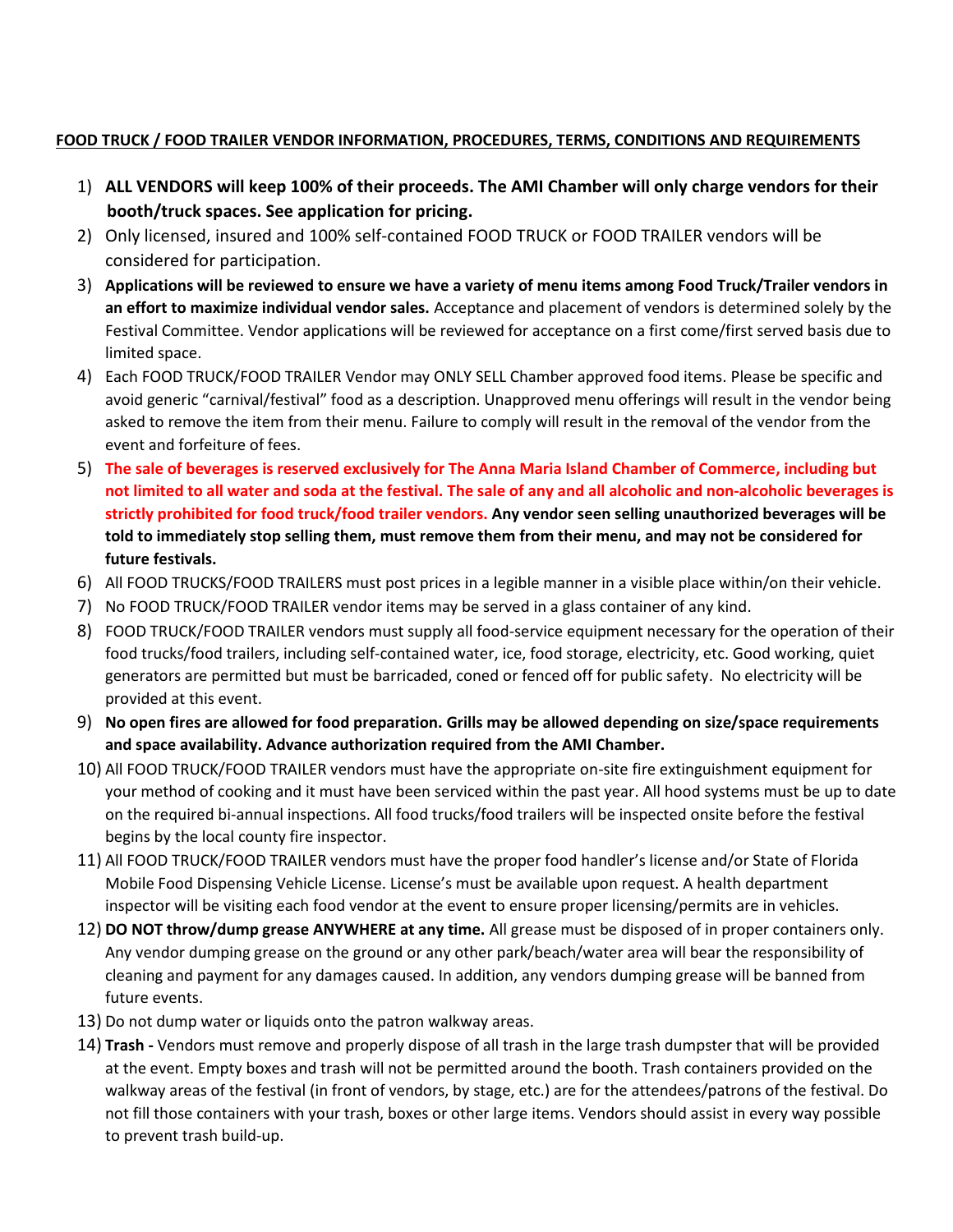- 15) **NO ELECTRICITY will be provided at this event.** There will be more than ample grounds lighting provided by light towers at the festival. Sunrise is at 7:10 am and sunset is at 7:54 pm on the day of the festival.
- 16) **FOOD TRUCK/FOOD TRAILER VENDORS will be provided spaces and placed/parked in their location on a first come, first served basis, based on the order of their arrival.** Set-up is the day of the event only. **Vendors may begin to arrive at 6:30am.** Volunteers will be on-site to direct you to your space. **ALL FOOD TRUCK/FOOD TRAILER VENDORS MUST ARRIVE AT THE FESTIVAL GROUNDS BY 8:30am** for the safety of patrons as well as the organization of the event. All vendors must have any additional supply vehicles unloaded and moved to the designated vendor parking area by 9am and be ready to sell your food items by 9:45am.
- 17) **VENDOR PARKING** will be available in neighboring/nearby designated parking areas or across the street (GULF DRIVE) in designated parking areas that will be marked by signage and on the festival layout you will receive by email 2-3 days before the festival.
- 18) **ALL VENDORS must stay open/running until 8pm. Closing down your food truck/food trailer prior to 8pm is not permitted.**
- 19) **No refunds, cancellations or rain date.** (Proceeds from vendor booth/space fees help pay for the event stage, lighting, musicians, grounds fees, permits, etc. and the Chamber must pay for these advance contracted items regardless.)